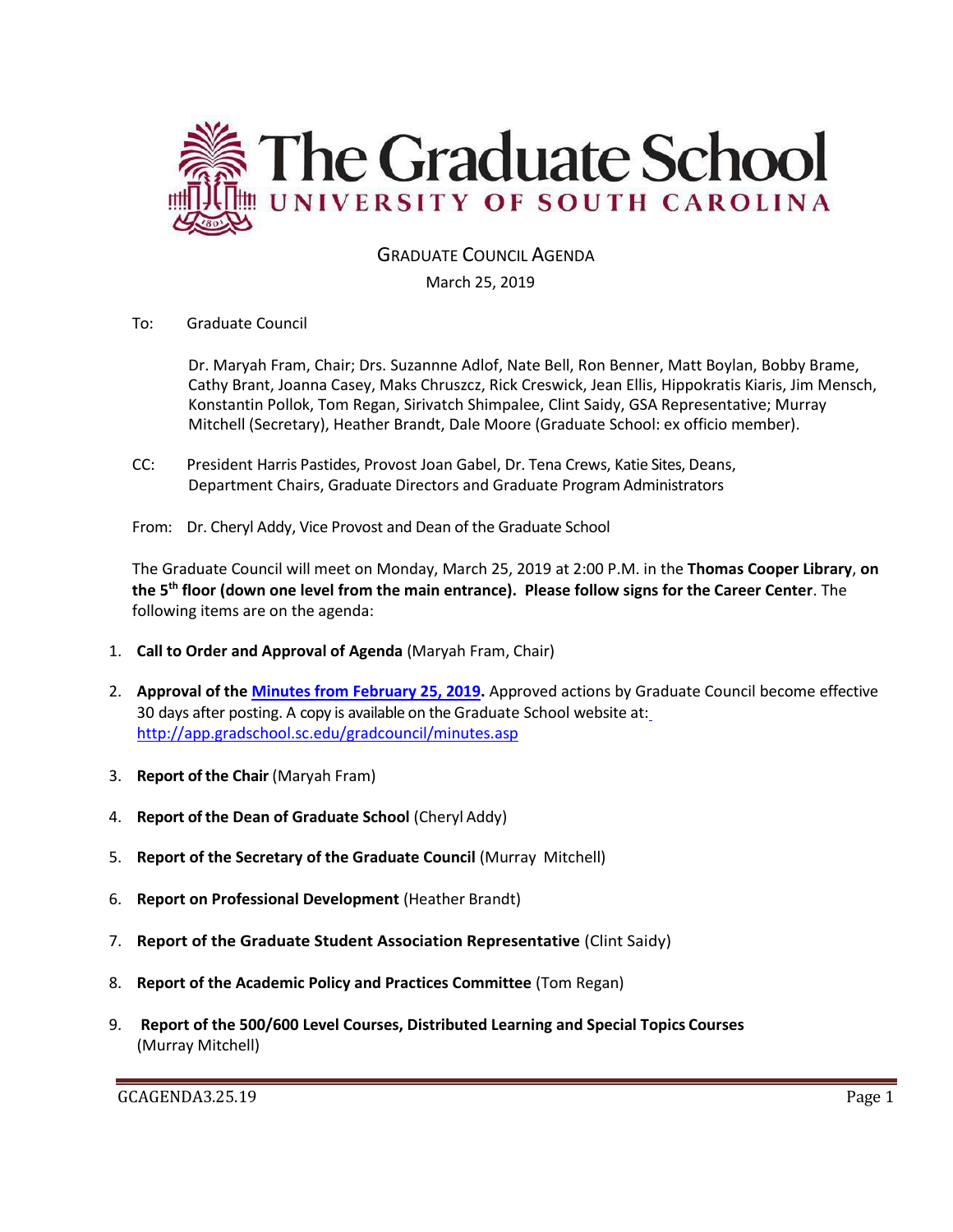This report is presented to Council for informational purposes only; no action is necessary.

#### **500/600 Level Courses**

None at this time

#### **Distributed Learning Proposals**

**HRTM 590** (3) Wine, Beverage and Culture (Summer 2019) **ITEC 790** (3) Advanced Data Analysis in Healthcare (Fall 2019) **SOWK 768** (3) Crisis Intervention (Summer 2019)

#### **Special Topics Courses**

**ACCT 741** (3) Fraud Examination and Investigation (Fall 2019) **ACCT 741** (3) Legal Issues in the Workplace (Fall 2019—7 sections) **BADM 790** (3) Strategic Deal-Making (Summer 2019—7 sections) **CPLT 597** (3) Russian Literary and Film Theory (Fall 2019) **EDUC 633** (3) Simplifying Response to Intervention in the K-5 Math Classroom (Spring 2019) **ENGL 741** (3) Visions of Home: Black Women Writers, Artists, and Representations of Home (Spring 2019) **ENGL 803** (3) History and Utopia: Global Historical and Speculative/Science Fictions (Spring 2019) **ENGL 890** (3) Writing Program Administration, Research and Praxis (Spring 2019) **ENHS 793** (3) Concepts in Public Health Emergency Preparedness (Summer 2019) **ENHS 793** (3) Environmental Nanoscience Laboratory (Fall 2019) **ENVR 501** (3) Sustainability Projects Course (Spring 2019) **EXSC 755** (1) Introduction to Therapeutic Intervention Lab (Summer 2019) **HRTM 590** (3) Wine, Beverage and Culture (Summer 2019) **ITEC 790** (3) Advanced Data Analysis in Healthcare (Fall 2019) **RUSS 598** (3) Russian Literary and Film Theory (Fall 2019) **SOWK 768** (3) Crisis Intervention (Summer 2019) **SPTE 570** (3) Entertainment in Latin America (Summer 2019) **SPTE 570** (3) Spanish Sport (Summer 2019) **SPTE 590** (3) Advanced Live Entertainment Management (Fall 2019) **SPTE 590** (3) Communication in Sport (Fall 2019) **SPTE 590** (3) Sport, Entertainment, and Venue Trends (Fall 2019) **WGST 598** (3) Lesbian, Gay, Bisexual, and Transgender (LGBT) Health (Fall 2019)

# 10. **Associate Graduate Faculty Nominations** (Murray Mitchell)

| Name:          | Victoria Oglan (PhD)                            |
|----------------|-------------------------------------------------|
| Program:       | Department of Instruction and Teacher Education |
| Current Title: | <b>Clinical Assistant Professor</b>             |
| Term:          | Spring $2019 -$ Spring 2025                     |

# 11. **Fellowships and Scholarships Committee** (Jean Ellis)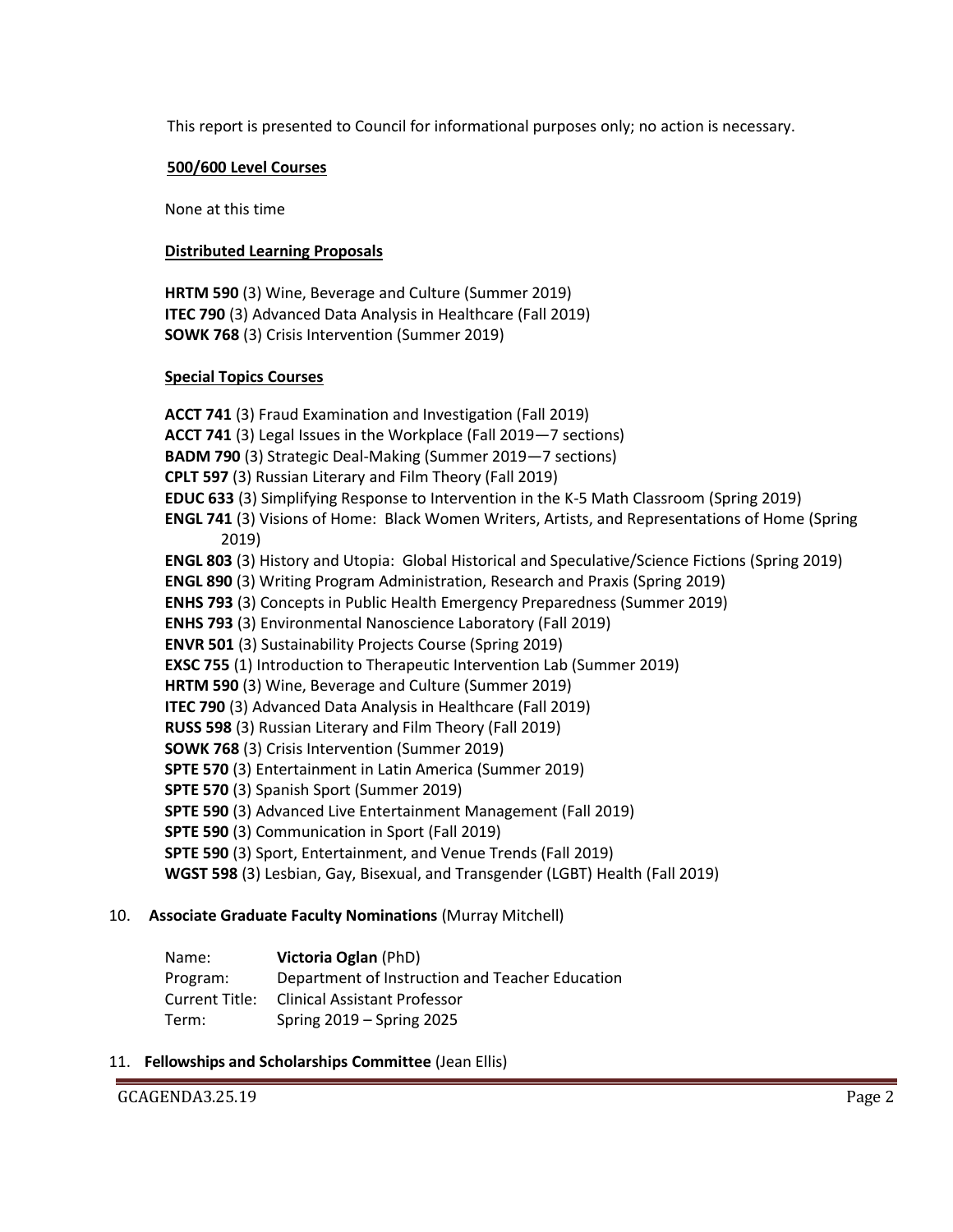# 12. **Report of Science, Math, and Related Professional Programs Committee** (Rick Creswick)

Below is a list of proposals reviewed by the Committee. Each curricular action can be viewed at this Public Agenda review site:

### <https://www.sc.edu/programproposal/agenda/?id=63&code=GCO>

At this Public Agenda link, the individual proposals are not live-linked, but agenda items are listed in alphabetical order. To view the full proposals, GC members and Committee Chairs still need to go to the Committee Review site, and filter for "Committees", then for the "Committee" called "Added to Grad Council agenda."

- **COMD 705** (3) Language Disorders in Adults, Public Health, CCP: Fall 2020
- **COMD 750** (3) Introduction to Audiology and Aurul Rehabilitation, Public Health, CCP: Fall 2020
- **ELCT 752**, Power System Grounding and Transients, Engineering and Computing, Delete an Existing Course: Fall 2020
- **ELCT 865**, Signal Integrity on System Bus Technology, Engineering and Computing, Delete an Existing Course: Fall 2020
- **EPID 877** (3) Advanced Methods and Concepts in Nutritional Research, Public Health, NCP: Summer 2019
- **NURS 737** (3) Foundations for DNP Development, Nursing, CCP: Fall 2020
- **NURS 779** (3) Health Politics, Nursing, CCP: Fall 2020
- **NURS 780** (3) Legal Perspectives in Professional Nursing Practice, Nursing, CCP: Fall 2020
- **NURS 781** (3) Applied Technology in Health Care, Nursing, CCP: Fall 2020
- **NURS 783** (3) Advanced Family Nursing: Intervention and Evaluation, Nursing, CCP: Fall 2020
- **NURS 806** (3) Nurse Executive Leadership I, Nursing, CCP: Fall 2020
- **NURS 807** (3) Nurse Executive Leadership II, Nursing, CCP: Fall 2020
- **NURS 808** (3) Advanced Nursing in Population Health, Nursing, CCP: Fall 2020
- **NURS 809** (3) Advanced Healthcare Financing, Nursing, CCP: Fall 2020
- **NURS 817** (3) Application of Statistics for Evidence Based Nursing Practice, Nursing, CCP: Fall 2020
- **NURS 819** (3) Evidence and Nursing Practice, Nursing, CCP: Fall 2020
- **NURS 840A** (3) Independent Study in Nursing Science, Nursing, CCP: Fall 2020
- **NURS 897** (3) DNP Project Preparation and Residency, Nursing, CCP: Fall 2020

# 13. **R**epor**t of the Humanities, Social Sciences, Education, and Related Professional Programs Committee**  (Cathy Brant)

Below is a list of proposals reviewed by the Committee. Each curricular action can be viewed at this Public Agenda review site:

#### <https://www.sc.edu/programproposal/agenda/?id=63&code=GCO>

At this Public Agenda link, the individual proposals are not live-linked, but agenda items are listed in alphabetical order. To view the full proposals, GC members and Committee Chairs still need to go to